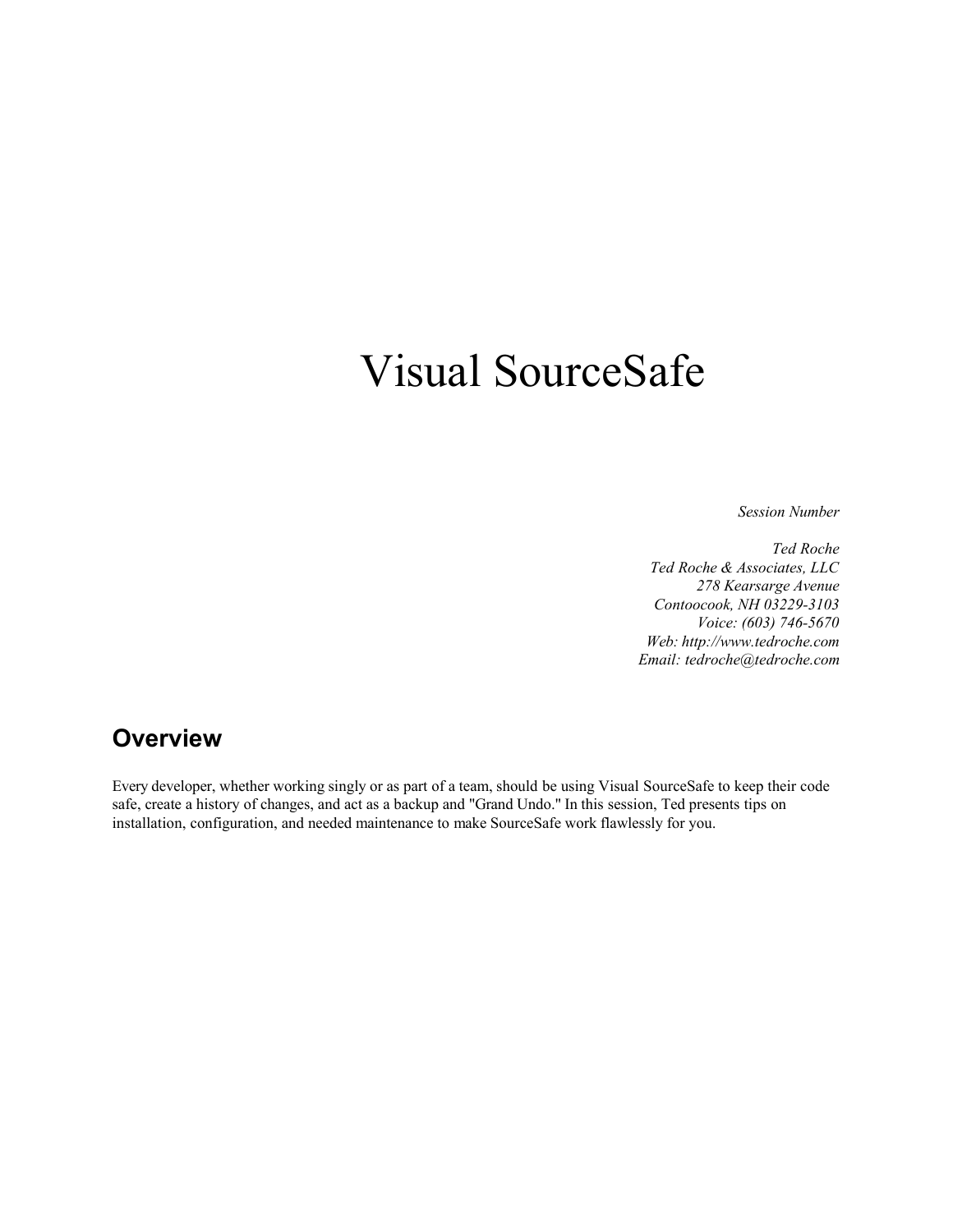## **Introduction: Why use SourceSafe?**

Visual SourceSafe is a version control system that allows you to store files and the changes to those files over time, to retrieve a file version from a point in time, and to report and analyze the changes to a file over time. So what, you say? Well, many developers have had the experience of compiling their application, only to find a problem they are sure that they fixed reappear. With SourceSafe, the ability to retrieve previous versions gives you a "Grand Undo" function to reverse or retrieve earlier versions of a file.

SourceSafe also works as a great repository for items you don't wish to misplace. Workstations come and go, developers pass through many jobs, but the SourceSafe database, if properly backed up and cared for, can last a long time. This can be handy if you need to support clients with software several years old, or need to retrieve documents more than a few months old.

In a team environment, with multiple developers working on shared source code, Visual SourceSafe is essential to ensuring that changes are not lost and that developers are all working on the most recent version of code.

## **Installation: What goes where**

Before you can start working with Visual SourceSafe, you need to get it installed. Installation is not difficult, but you'll want to make sure that files end up in the right place. To do this, of course, you need to know where the right place is. First, we'll look at how SourceSafe works, and then perform the installation.

### *Visual SourceSafe is file-server based*

Visual SourceSafe is a file-server based architecture, in contrast to a client-server architecture. In a file-server model, all of the executables (the "clients") are run on their own workstations, and make read and write requests to the shared files. There is no server executable running, only a machine with files to share. Visual FoxPro works exactly the same way, where the VFP executable runs on local workstations and the data can be shared on a network file server. No portion of VFP is running on the file server, it is just a dumb beast serving file requests. The difference between this and the client-server model is that in the client server model, the clients make requests directly to another executable, the server. It is this server that actually does the reading and writing, and this server can have a set of rules it follows to ensure the security, integrity and proper performance of the application. A file-server model can be less reliable, since a single client can directly damage the data store.

#### *Executables on server for convenience*

Understanding that Visual SourceSafe is a filer-server model can help to make the installation process clearer. When you first start the Visual SourceSafe installation, you will be asked whether you want to perform a Client Install, a Server install, or a Standalone Client install. Confusing as that sounds, here's what it means:

- a Client installation only installs the executables onto a local workstation
- a Server install is meant to be performed on the file server, in order to set up the data structures needed for the shared Visual SourceSafe database
- the oxymoronically-named Standalone Server install is a combination of the two, intended for standalone workstations or laptops where the data structures and the executables all are on the same machine.

The setup program itself is unsurprising. It asks for locations to install the software. Typically, I prefer to install the SourceSafe database (the Server install) in a location that can be accessed by all developers, often off the root of a file server volume, and shared directly as the S: drive (this isn't required; it just makes it easier for me to remember: S is for SourceSafe). The client software is usually installed in the Program Files directory, although you may choose whatever location you prefer.

A problem with this model occurs when the inevitable service pack appears. Service Packs are designed to update the configuration on individual machines, and not on both server and client installs. When the Service Pack is run on the server machines, only the binary files are updated; the setup files for the client install still contain the original files.<sup>1</sup> Hence, clients need to have the Service Pack run on them as well. Each future installation of the client software from the server will also require that the Service Pack be run on the target machine after the installation. In past versions of SourceSafe, Microsoft has provided the instructions to manually update the client installation files to the latest service pack, but unless a large number of installations must be performed, this is both more time-consuming and difficult that just running the Service Pack on each client machine.

<sup>&</sup>lt;sup>1</sup> See Microsoft Knowledgebase article #  $Q234526$ , "PRB: Visual SourceSafe 6.0 SP3 Netsetup Installation Problem"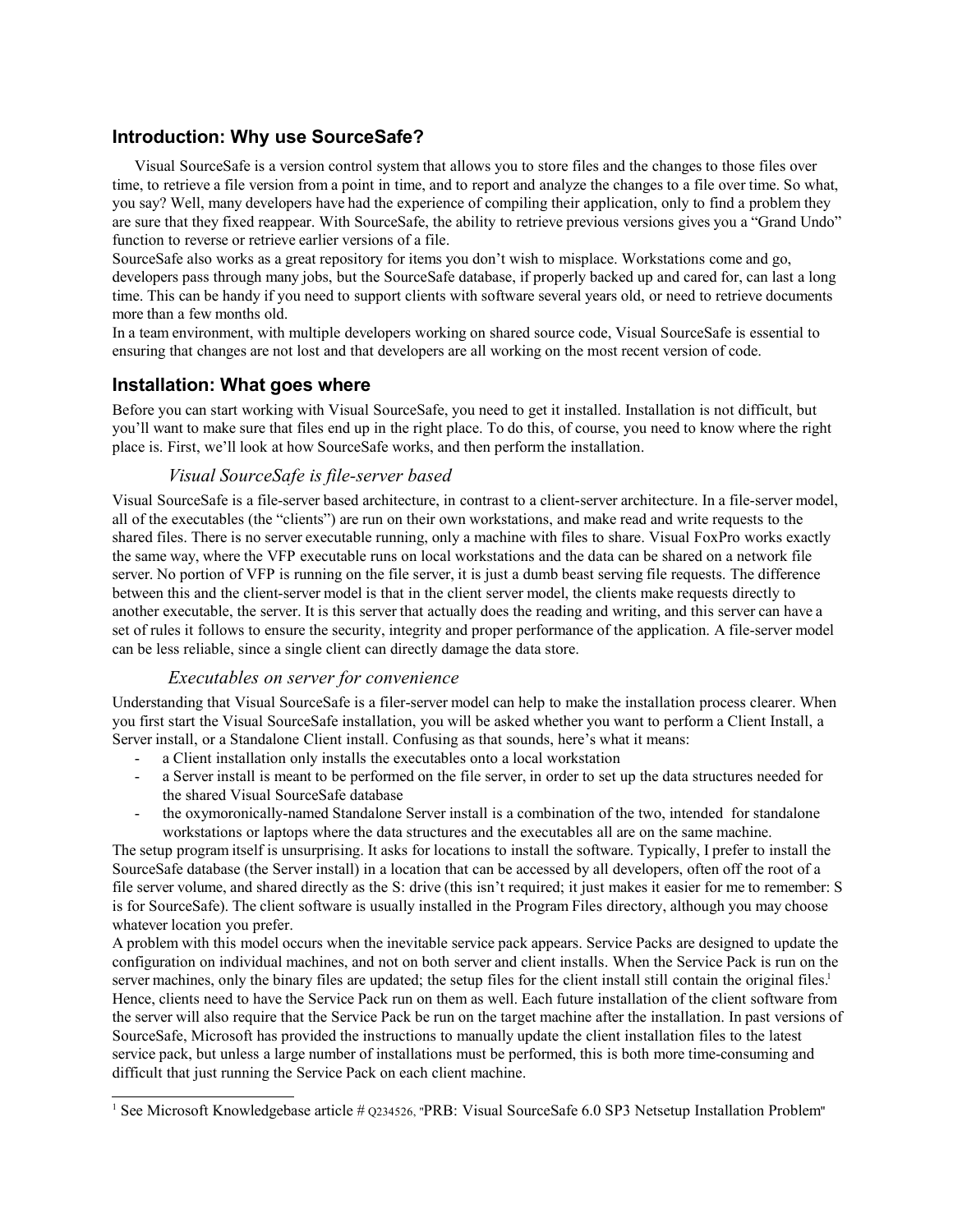## **Configuration**

### *Security*

Currently, Visual SourceSafe maintains its own user list and, if enabled, individual rights can be granted or revoked on individual projects. While most small development shops will not want to add the administrative burden of maintaining this feature, larger shops often find it necessary, and an onerous task to maintain. It is hoped in future versions that integration with the Windows security model, with the ability to assign group rights, will make this task much easier.

Since Visual SourceSafe maintains source code as separate files on disk, and since anyone with permission to use SourceSafe must have complete rights to the data directories, login and security are really only an inconvenience to someone determined to access source code. If tighter security is required, setting up separate databases and using the network rights mechanism is required to prevent unauthorized access to source code.

*Multiple checkouts*



**Figure 1: Multiple checkouts should be turned on.**

## **Maintenance**

## *Analyze*

Analyze is an essential utility for analyzing the health of a VSS databases, detecting inconsistencies and errors, repairing some of the more simple errors, and compacting unused space in the database. **ANALYZE should be run periodically (at least weekly) on production databases.** The results of Analyze can be a little difficult to decipher, but the Administrator help file (and also Microsoft KnowledgeBase article Q152807) list the more common errors and documents fixes, where available, for these errors. After making a backup of the database and attempting to fix it, always run Analyze again to verify that the problem has been fixed, and to find out if fixing this error brought forth any other errors the first problem may have been masking. In many cases, the Analyze, Backup, Fix cycle may need to be run several times.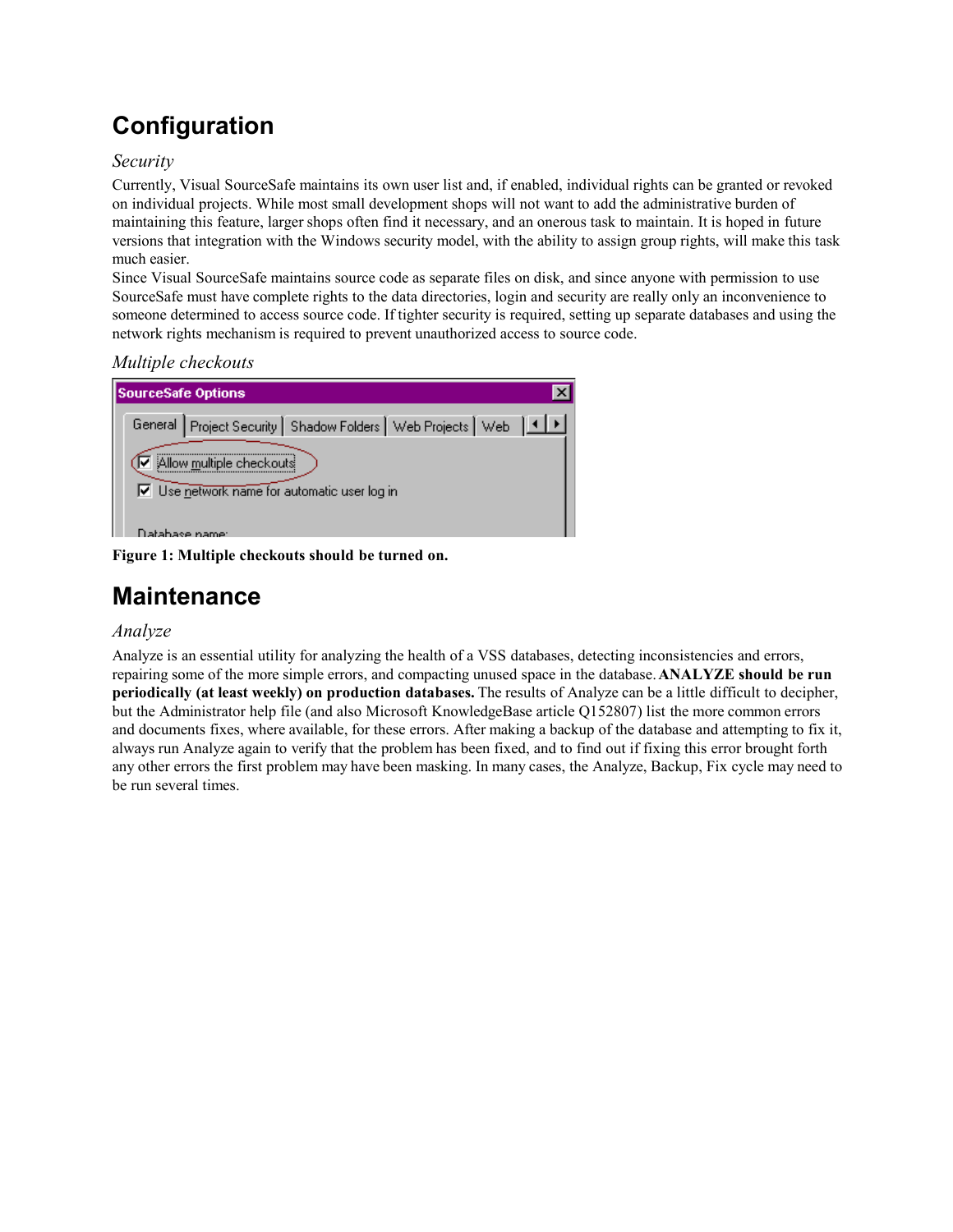

#### **Figure 2: ANALYZE -H will prompt you with options**

With the tools available within Windows NT or Windows 2000, it is not difficult to set up a scheduled task to run the Analyze program on a regular basis, and send the results to a text file. From there, you can process the file into your email system, compare it against previous values, or parse it in FoxPro to determine if actions are required.

## *Physical File List*

Visual SourceSafe stores the entire tree of source code, as well as the tree structure itself, as a large number of files. The files are generated with a sequential series of alphabetic names. There are two files with each name, one with no extension, and the second with a ".A" or ".B" file extension. The file with no extension stores the history of changes to that node in the tree. The file with the extension is the actual contents of that node. If the node is a folder, it contains the folder name and pointers to the files contained in that node. If the node is an actual file (a leaf node), the file with an extension contains the source code itself. Each time the file is changed, a new copy of the file is written out, with whichever extension is available. If the write is completed successfully, the original file is deleted. So, knowing how these obscurely named files match up to the files in your project can give you the ability to recover your source code even if the database was to become severely corrupted. The format for generating a Physical File List is:

## **<PATH>\SS PHYSICAL \$/ -R -O@Physical.Txt**

Where <PATH>\SS points to the SS.EXE file (installed in the Win32 subdirectory of the SourceSafe install), PHYSICAL is the keyword that tells SourceSafe what to do, \$/ tells SourceSafe to start from the root of the projects tree, -R to act recursively through the entire tree, and –O@ designates the name of the output file. A word of caution: this command appends to an existing file, if it exists. You'll want to delete the existing file if this is not the desired behavior.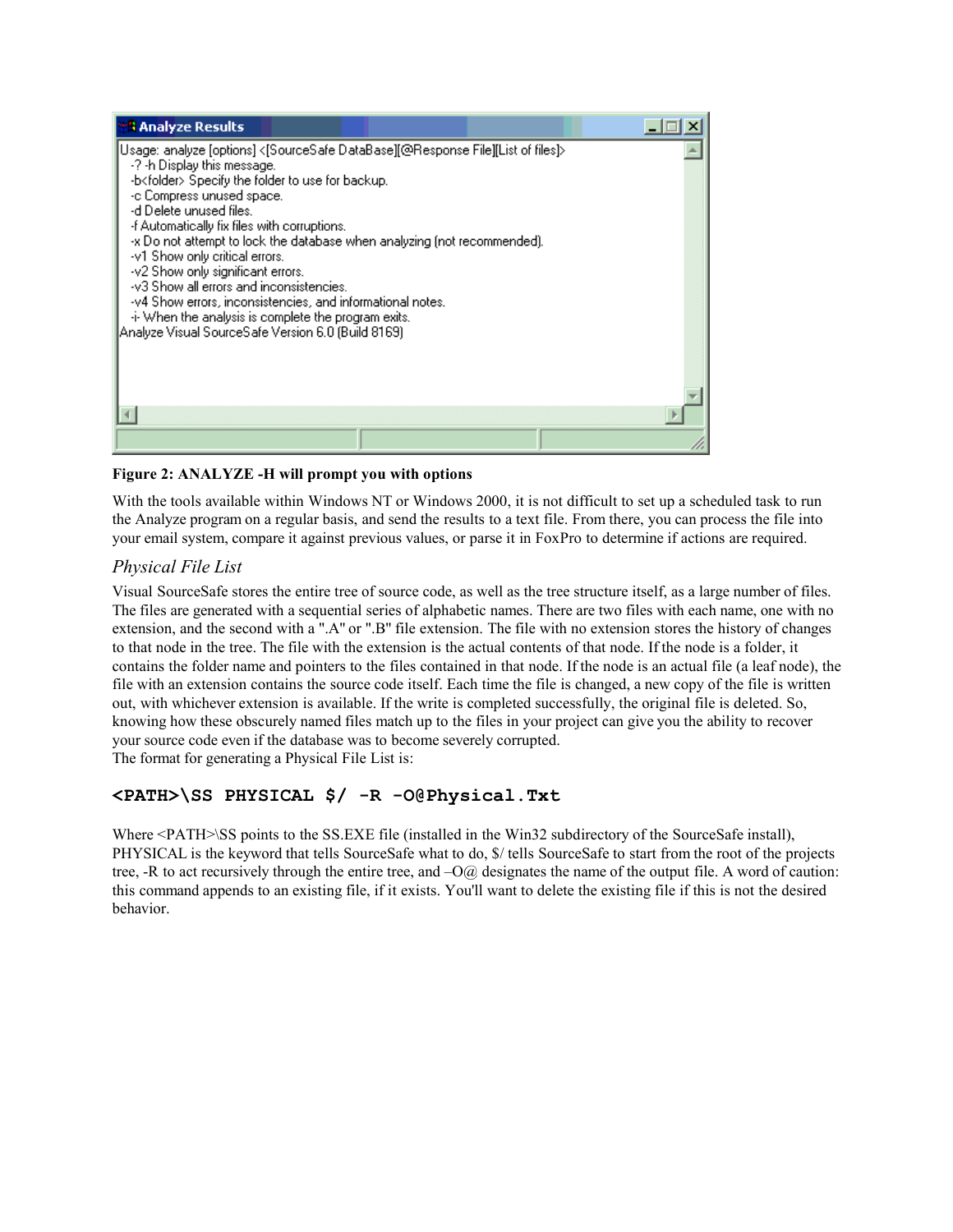| 買<br><b>Physical.Txt - Notepad</b> |          |  |
|------------------------------------|----------|--|
| File Edit Search Help              |          |  |
| storproc.prg                       | WIJAAAAA |  |
| submodel.dsp                       | XIJAAAAA |  |
| submodel.vws                       | YIJAAAAA |  |
| vis98                              | ETIAAAAA |  |
| $$/IBC/vis98$ :                    |          |  |
| batch.prg                          | ZEJAAAAA |  |
| calcrank.prg                       | FJJAAAAA |  |
| calculat.prg                       | GTIAAAAA |  |
| calendar.h                         | VDMAAAAA |  |
| calendar.vca                       | HTIAAAAA |  |
| calendar.vct                       | ITIAAAAA |  |
| calendar.vcx                       | JTIAAAAA |  |
| calhelp.vca                        | KTIAAAAA |  |

#### **Figure 3: Results of a Physical File List**

Visual SourceSafe lacks an interface to provide you with some key management information. For example, if you find that your database has grown significantly in size, how to do you determine what caused the size change? Using the physical file list, you can write programs in VFP to help you determine this information:

```
*****************************************************************
     * Program....: PARSEPHY.PRG
     * Version....: 1.0
     * Author.....: Ted Roche
     * Date.......: June 7, 2000
     * Notice.....: Copyright © 2000 Ted Roche, All Rights Reserved.
     * Compiler...: Visual FoxPro 06.00.8492.00 for Windows
     * Abstract...: Parse the physical file list
     ***************************************************************
     **
     * Create a working cursor
     create cursor curlist (mFilePath M, ;
                            cFileName C(8), ;
                            iFileSize i, ;
                            iSrcSize i)
     index on cFilename tag cFilename
     local lcFileName, lcList, laList[1], lcLine, lnLine
     lnLine = 1
     lcFilename = "S:\Current\Physical.txt"
     IF NOT FILE(lcFileName)
       lcFileName = LOCFILE(lcFileName, "TXT", "File?")
    ENDIF
     * Low-level and array techniques proved difficult
```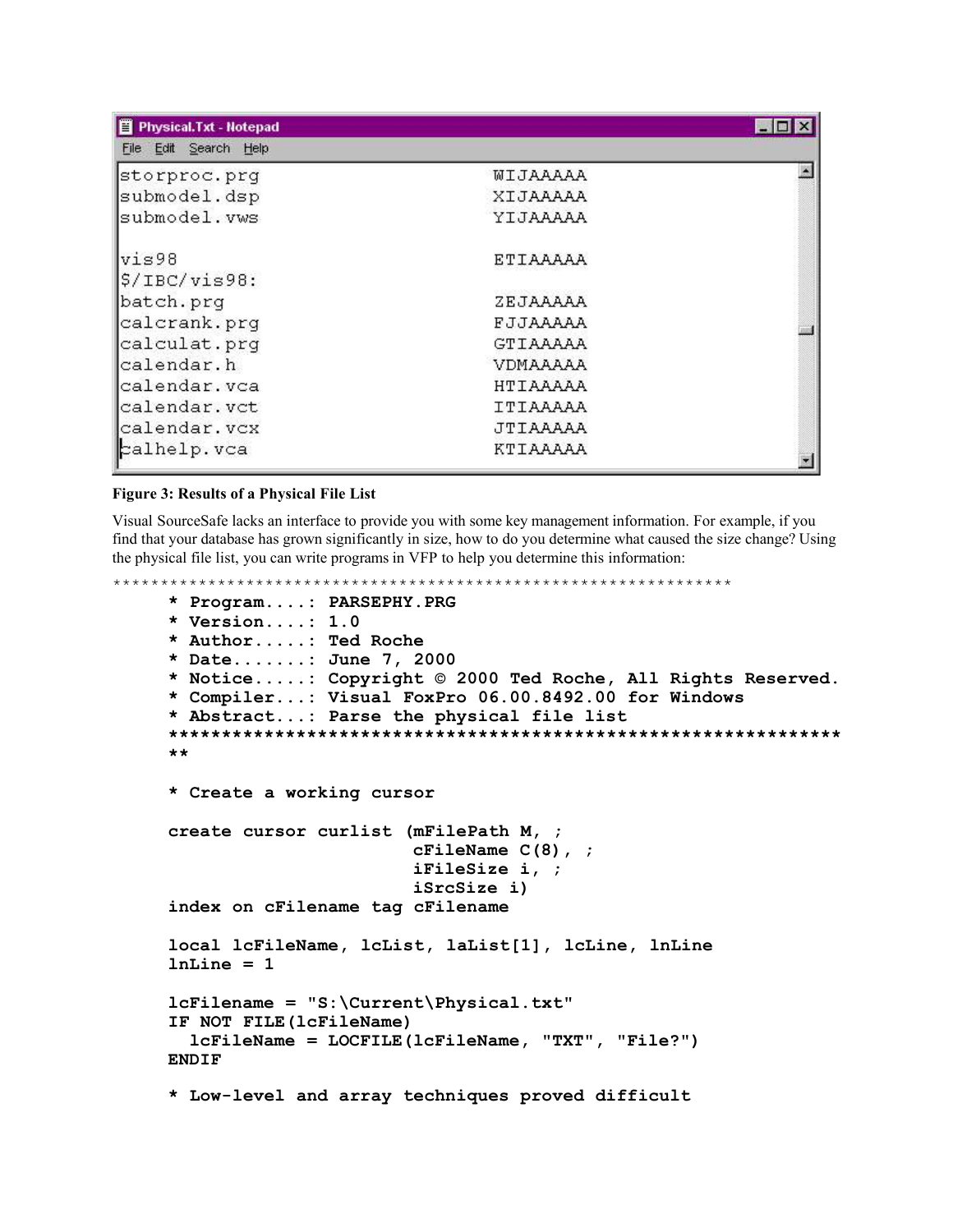```
* for this 2+ Mb file.
* MEMLINES() would appear to hang with > 64k lines
* lcList = FileToStr(lcFileName)
* ALINES() is limited to 64k lines - Current is ~75K
* lnLine = ALINES(laList, lcList, .T.) && convert to an array
select 0
create cursor fred (cString C(254))
append from (lcFilename) type sdf
* First line is different from all others, so
* fake a record into the table
GO TOP
lcLine = ALLTRIM(Fred.cString)
* First line is the sourceSafe root: $\, usually aaaaaaaa
lcPath = "$\:"
insert into curList values ("Root", ALLTRIM(lcLine), 0, 0)
SCAN REST
  lcLine = ALLTRIM(Fred.cString)
  IF EMPTY(lcLine) && skip empty lines
    LOOP
  ENDIF
  IF RIGHT(lcLine,1) = ":" && it's a path
    lcPath = lcLine
  ELSE && if it's not a path, it's a file
     insert into curlist values ;
       (lcPath + alltrim(LEFT(lcLine,32)), RIGHT(lcLine,8), 0,
0)
  ENDIF
ENDSCAN
* Now update the files for size
local laDir[1], lnCount, lcSubDir
lcPath = "S:\Current\Data\"
IF NOT DIRECTORY(lcPath)
  lcPath = GETDIR(lcPath, "Data?")
ENDIF
select curList
local lcFile
* Loop through each subdirectory, "A" through "Z"
FOR m.i = 0 to 25
   lcSubDir = lcPath + CHR(ASC("A")+ m.i) + "\*.*"
   lnCount = ADIR(laDir, lcSubDir)
   ? "Updating directory " + lcSubDir
   FOR m, j = 1 to lnCountlcfile = UPPER(labir[m,j,1])* For each file, see if it exists in the cursor, and
```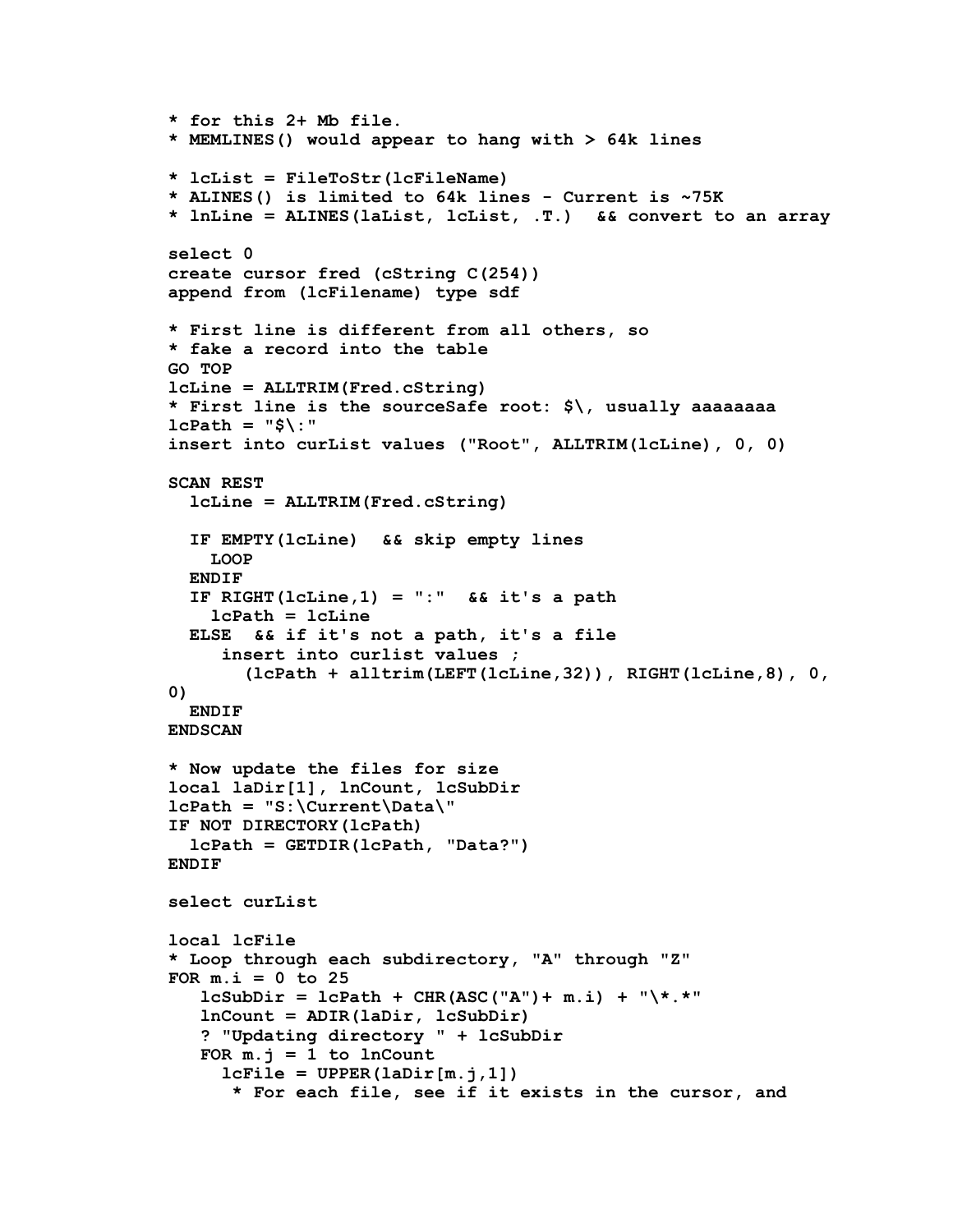```
* if so, update the size of the file
      * LOCATE FOR cFileName = UPPER(laDir[m.j,1])
      * We use SEEK rather than UPDATE because we only
      * want to save the size once -
      * shared files are referred to more than once.
      IF SEEK(JUSTSTEM(lcFile))
        IF EMPTY(JUSTEXT(lcFile)) && it's a VSS delta file
          REPLACE iFileSize with laDir[m.j,2]
        ELSE && it's source
          REPLACE iSrcSize with laDir[m.j,2]
        ENDIF
      ENDIF
   ENDFOR &&\mathbf{k}^* m. \mathbf{j} = 1 to lnCount
ENDFOR &&* m.i = 0 to 25
* Display the results
brow fields x=left(mFilePath,50), cFilename, iFileSize,
iSrcSize
*!* sum iFileSize, iSrcSize, iFileSize + iSrcSize
*!* * 1,637,080,265 by calculation here.
* Get top Groups with:
* Top groups are the nodes off the root path in the form
* of $/Project/subproj/subproj/subproj....
select PADR(LEFT(mFilePath,AT("/",mFilePath,2)),20) ;
                                       as cTopGroup, ;
       COUNT(*) ;
 from current ;
 having NOT EMPTY(cTopGroup) ;
 group by 1 ;
 order by 1 ;
 into cursor TopGroup
* Total the sizes for each group
select topgroup.cTopGroup, sum(iFileSize), SUM(iSrcSize),
SUM(iFileSize+iSrcSize) as iTotal ;
  from TopGroup inner join Current on ;
       Current.mFilePath = ALLTRIM(cTopGroup) ;
 group by 1 order by 3 DESC
```
#### **Listing 1: Sample code to parse Physical File List**

#### *Moving Projects and Duplicating Databases*

Microsoft's suggested technique for moving projects between different databases is to use the Archive and Restore options within the SourceSafe Administrator. The advantage of such a technique is that all history is preserved between databases. However, in many cases, the history is not required. It is far simpler to perform a "Get Latest Version" on all files from the source database and "Add" all files into the target database. Also, I have encountered problems with Archive and Restore reporting satisfactory performance, while Analyze reports numerous file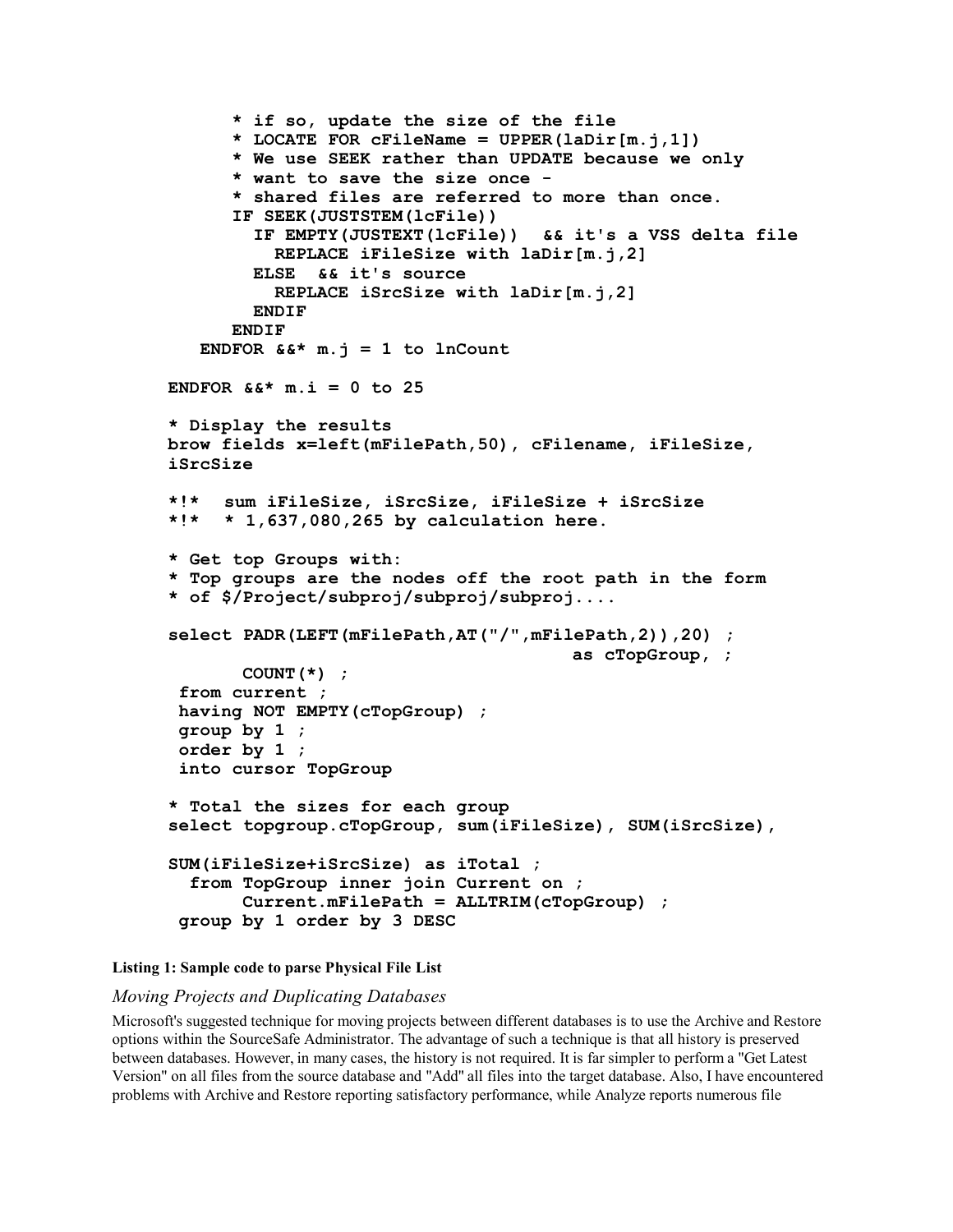problems. This may have been caused by very old and poorly maintained databases so, if preserving the history is important to you, this avenue is worth a try.

### *Duplicating Databases*

Since databases are a set of files on disk, it is tempting to duplicate a database's structure and content by simply copying the Data directory to a new location. This will work, however, there is a hidden danger in doing this, and a fix from Microsoft that compounds a problem into a catastrophe.

Each database is uniquely tagged with a GUID to distinguish it from all others. While VSS will work fine switching between databases with identical GUIDs, Backup and Restore will fail if an attempt is made to transfer files between two databases of identical GUIDs. The Restore program mistakenly thinks it is writing to the original database, and it can produce error messages and corruption of the target database.

Microsoft documents this problem in Microsoft Knowledge Base article Q176780, and provides links to an executable, GUIDSCAN.EXE that, it claims, allows the operator to reset the GUID, stored in the UM.DAT file, to make the databases unique. However, this program does not work in version 6.0 and has corrupted UM.DAT files on several installations on which I tried it. Fortunately, the precaution of making backups before attempting this operation has saved me from a costly rebuilding of my database. Microsoft has been aware of this issue since at least April of 2000, have admitted to me that it is a problem, but continue to have the executable on their website! Amazing.

### *Repair*

Regular maintenance of Visual SourceSafe databases insure that, when repairs are needed, most errors can be fixed easily, or backups will minimize the amount of code lost. Microsoft's Knowledge Base contains an article (Q152807) that duplicates the information available within the Administrator Guide (part of SSUSEXP.CHM, installed as part of the client install) that lists common problems reported by Analyze and fixes for them, if possible.

## **To Integrate or Not to Integrate?**

1. One of the bit attractions to using Visual SourceSafe with Visual FoxPro has been the promise of integrating the Visual SourceSafe functionality directly into the Visual FoxPro Project Manager. By modifying the Tools/Options dialog's Project tab (see Figure 5), the SourceSafe status of files and the ability to manipulate the files in SourceSafe is available directly within the Project Manager.

|     | 图 Project Manager - Folk view                                    |                                                           |         |      |
|-----|------------------------------------------------------------------|-----------------------------------------------------------|---------|------|
| All | Data                                                             | Documents                                                 | Classes | Fode |
|     | Programs<br>$\checkmark$ age $\checkmark$<br><del>A</del> ffmain | Checked out by this developer<br>Not checked out          |         |      |
|     | $\Box$ $\mathscr{G}$ registry<br><b>A</b> x1daysmo               | Checked out by this developer and another                 |         |      |
|     | a x1isleap                                                       | $\Box$ $\Box$ x1iscnum — Checked out by another developer |         |      |

#### **Figure 4: Integrated source code control allows you to see the status of files at a glance.**

However, more than a handful of developers have reported problems with the integrated source code control. These problems include:

- 1. Tying directly into the Project Manager eliminates other development alternatives, like the Component Gallery or the Class Browser
- 2. Poor performance with larger  $(n > 2)$  teams
- 3. Hassles with file corruption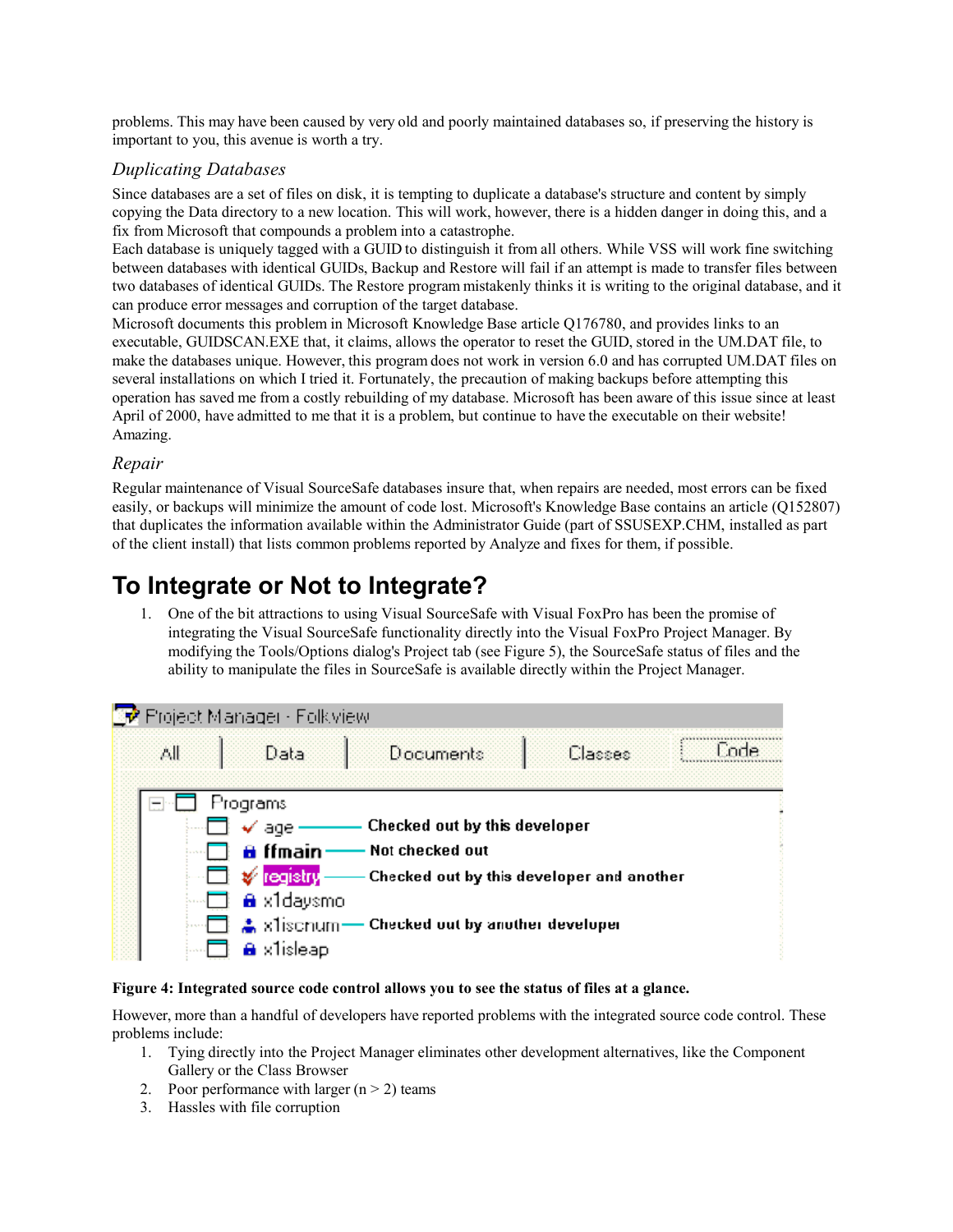4. Requirements that multiple checkouts be allowed

| <b>Options</b><br>$\boldsymbol{\times}$                                                                                                                                 |  |  |  |  |
|-------------------------------------------------------------------------------------------------------------------------------------------------------------------------|--|--|--|--|
| Regional<br>Debug<br><b>Syntax Coloring</b><br>Field Mapping<br>File Locations   Forms (Projects<br>General Data   Remote Data  <br>Controls<br>View                    |  |  |  |  |
| Project double-click action<br>$\nabla$ Prompt for Wizards<br>○ Run selected file ● Modify selected file<br>Display user-defined container icons                        |  |  |  |  |
| Source control options:<br>Active source control provider:<br>Microsoft Visual SourceSafe<br>Automatically add new projects to source control                           |  |  |  |  |
| $\triangledown$ Check out files upon modify<br>$\blacktriangleright$ Add files to source control upon add<br>Remove files from source control upon removal from project |  |  |  |  |
| $\triangledown$ Display dialog box for shortcut menu commands<br>Text generation:<br>D:\MICROSOFT VISUAL STUDIO\VFP98\SCCTEXT.FXP                                       |  |  |  |  |
| Project class                                                                                                                                                           |  |  |  |  |
| Set As Default<br>OΚ<br>Cancel<br>$He$ lp                                                                                                                               |  |  |  |  |

**Figure 5: The Tools|Options dialog's Project tab lets you set source code control options.**

These are legitimate beefs, and each should be addressed.

- 2. For the first, it is true that Microsoft only provided the interface to VSS using the Project Manager. However, it is certainly possible for an enterprising developer to develop an add-on for either the Component Gallery or the Class Browser that would also interface with SourceSafe and provide similar functionality.
- 3. Performance is a major issue with SourceSafe. Over the years, I have seen performance vary wildly depending on the exact version number (and Service Pack), the type of network, the number of protocols used, the depth of the tree within the VSS Project, and other factors. In nearly all cases, I can say that, for the smaller projects (4 or less developers) in which I have been involved, it has been possible to improve performance significantly.

A second issue with performance is of access over low-speed lines. In earlier versions, VSS slowed to a crawl if you attempted to use a dial-up connection. While the current version has improved performance by orders of magnitude, VSS is still a file-server based system (like VFP when you work directly with DBFs) and will not surprise anyone with its speed. A good solution to consider for low-speed connections is a third-party tool like *Source OffSite™.*

4. There is no question that there is some fragility in the technique of sharing and merging PJM files. Occasionally, a glitch will cause an incorrect update, or the need to rebuild a PJM file manually. However, my experience has been that those infrequent hassles are more than counter-balanced by the occasions when SourceSafe has saved me from myself.

Multiple checkouts seem to be required by the original design of the source code control integration scheme, but it is possible to work around this. I have had reports from several shops that, instead of having everyone check out the PJM (jointly) and then merging, each developer checks out the file, one at a time, before performing an "Update Project List." to resynchronize their project with the master stored in Visual SourceSafe. As best as I can tell, this technique should work as well.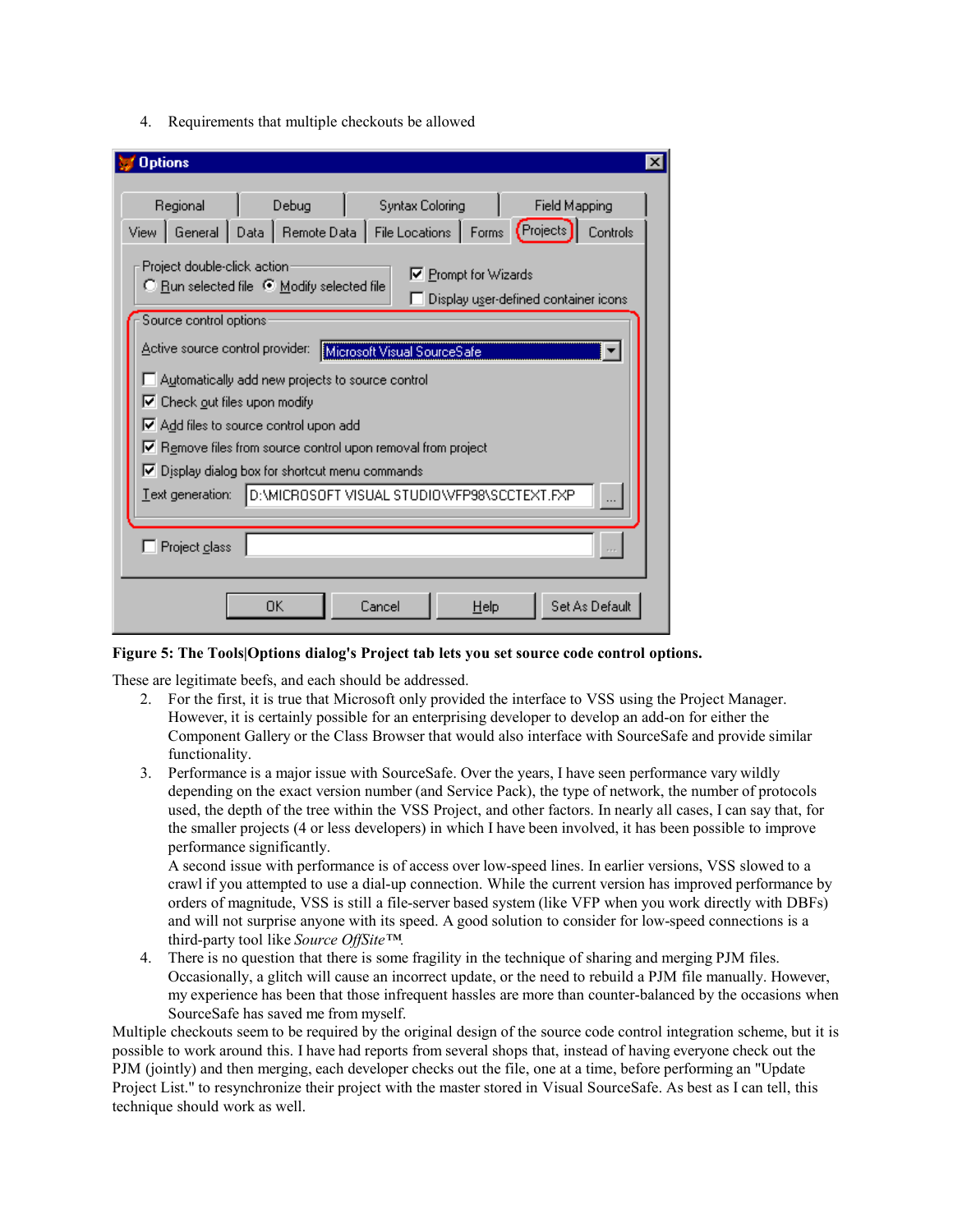## **Advanced Topics**

Finally, there are a couple of advanced topics that are beyond the scope of what I can cover in this session, but I did want to alert you to the possibilities they provide:

## *Modifications to SCCTEXT.PRG*

The October '97 issue of *FoxPro Advisor* has an excellent article by Mark Wilden with several suggestions on changes to SCCTEXT.PRG. One issue he identified was a problem with SCX and VCX files jumbling the order of methods each time they were saved. When SCCTEXT generated the method code for the corresponding SCA or VCA file, the methods were not sorted, so viewing differences in the files was difficult. Mark proposed a simple change to the SCCTEXT program to sort these methods before writing out the file.

Christof Lange, CompuServe SysOp, FoxPro Advisor Contributing Editor and Microsoft MVP, added his contributions with a cleaner localization (support for foreign languages) in the edition of SCCTEXT included on the conference CD. Thanks to Advisor Publications and Robert Green of Microsoft for permission to reproduce the program, and to the authors for sharing the original ideas with us.

## *Sharing Files Outside of the Project Tree*

Part of the limitations of using integrated source code control requires that all source code elements need to be located within the directory and subdirectories of the location of the project file itself. For those of us who use common code libraries, shared class libraries, and pre-built frameworks and components, this is a real inconvenience. The quick-and-dirty manual answer is to use the SourceSafe interface to share all the components into the project tree in SourceSafe, use "Get latest version" to create a copy on disk, then rebuild the project list, adding all of those items into source code control, and answering the messagebox about "Already under source code control. Delete the local version and get the one in source control?" as "Yes" a few dozen times. I believe that someone has come up with an automated solution to this one, but I have been unable to locate it by press time.

## *Using Automation*

Visual SourceSafe supports Automation to allow you to traverse the project tree, check out, modify, check in, and query the status of each individual tree element. This could be the basis for third-party tools that emulate (or improve!) on the Project Manger integrated source code control. Documentation on the Automation interface is available on the Visual SourceSafe web site at http://msdn.microsoft.com/ssafe.

## *Third-Party Products*

SourceGear Corporation markets a product called SourceOffSite (http://www.sourceoffsite.com) that integrates into your web server and provides client-side access to a SourceSafe database, over the web. Client-side integration provides most of the features available within the SourceSafe product itself, including integration with the IDEs of all of the Visual Studio products. If you have a need for remote access, this is a product I have heard many people rave about.

## **About the Author**

Ted Roche develops LAN, client-server and Web applications using Microsoft Visual FoxPro, Microsoft Visual SourceSafe, SQL Server, and other best-of- breed tools. Recent projects have included some large-scale workflow processing and sales force automation projects with Outlook and Exchange. He runs Ted Roche & Associates, LLC, http://www.tedroche.com/, based in New Hampshire, where the company works with clients nationwide as mentors, teachers and fellow developers. Ted is author of "Essential SourceSafe" (Hentzenwerke Publishing), co-author of the award-winning "Hacker's Guide to Visual FoxPro" series, a contributor to five other FoxPro books and author of numerous magazine articles. Ted is a Microsoft Certified Solution Developer, Microsoft Certified Systems Engineer, and Microsoft Support Most Valuable Professional. Contact Ted at mailto:tedroche@tedroche.com.

## **References:**

SourceOffSite at www.sourcegear.com